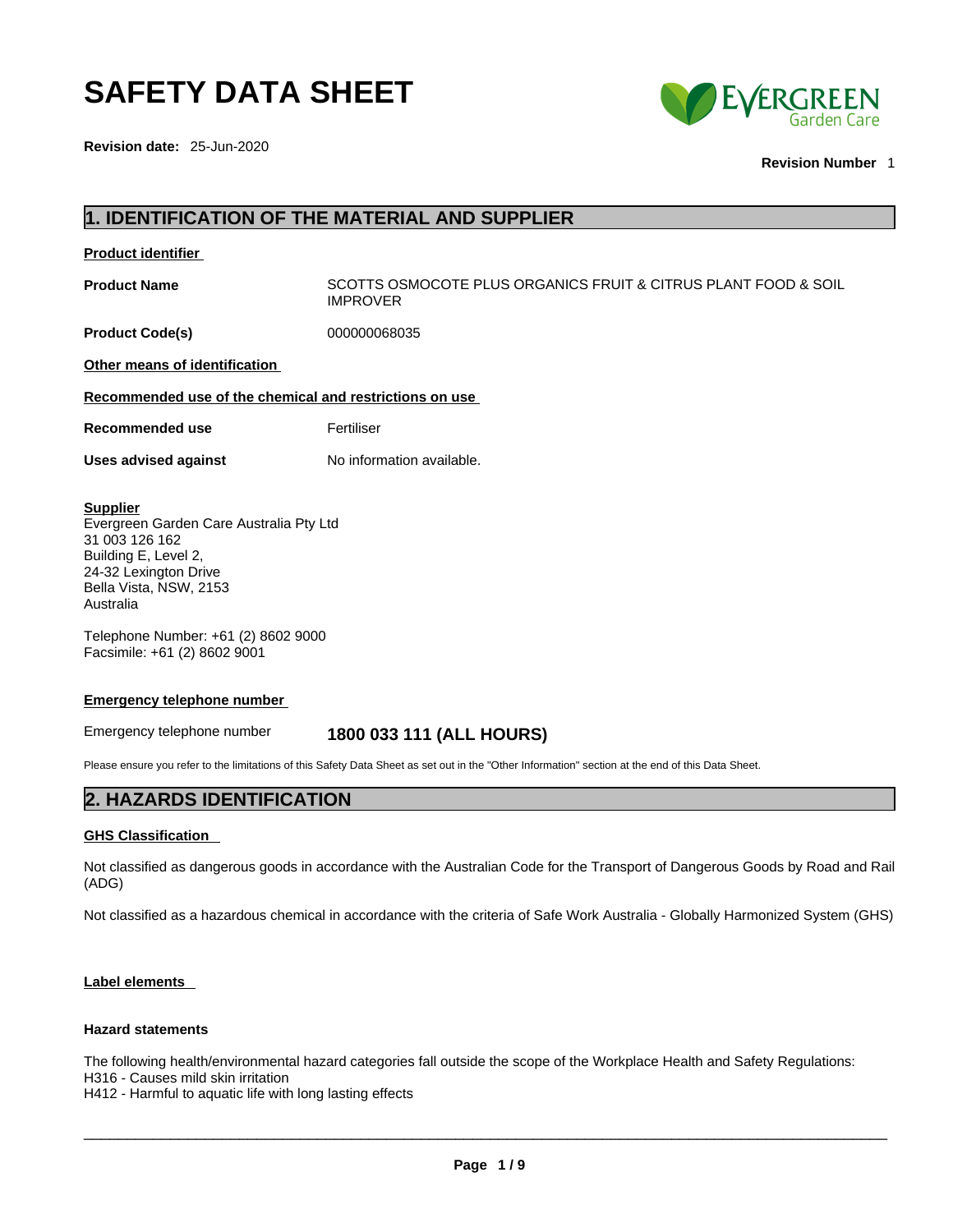### **Other hazards which do not result in classification Poisons Schedule (SUSMP)**

### **3. COMPOSITION/INFORMATION ON INGREDIENTS**

### **Substance**

Not applicable

### **Mixture**

| Chemical name                    | CAS No. | Weight-%       |
|----------------------------------|---------|----------------|
| lNon<br>hazardous component(s) * |         | $\sim$<br>∣ ∪∪ |

### **4. FIRST AID MEASURES**

### **Description of first aid measures**

| <b>Emergency telephone number</b> | Poisons Information Center, Australia: 13 11 26<br>Poisons Information Center, New Zealand: 0800 764 766                             |
|-----------------------------------|--------------------------------------------------------------------------------------------------------------------------------------|
| <b>Inhalation</b>                 | Remove to fresh air. Call a physician if symptoms occur.                                                                             |
| Eye contact                       | Rinse immediately with plenty of water, also under the eyelids, for at least 15 minutes. Get<br>medical attention if symptoms occur. |
| <b>Skin contact</b>               | Wash skin with soap and water. Call a physician if symptoms occur.                                                                   |
| <b>Ingestion</b>                  | Clean mouth with water and drink afterwards plenty of water. Get medical attention if<br>symptoms occur.                             |

### **Most important symptoms and effects, both acute and delayed**

| <b>Symptoms</b>                                                            | No information available.                                                                                  |  |
|----------------------------------------------------------------------------|------------------------------------------------------------------------------------------------------------|--|
| Indication of any immediate medical attention and special treatment needed |                                                                                                            |  |
| Note to physicians                                                         | Treat symptomatically.                                                                                     |  |
|                                                                            |                                                                                                            |  |
| <b>5. FIRE FIGHTING MEASURES</b>                                           |                                                                                                            |  |
| <b>Suitable Extinguishing Media</b>                                        |                                                                                                            |  |
| <b>Suitable Extinguishing Media</b>                                        | Use extinguishing measures that are appropriate to local circumstances and the<br>surrounding environment. |  |

**Unsuitable extinguishing media** No information available.

**Specific hazards arising from the chemical**

**Specific hazards arising from the chemical** Non-combustible.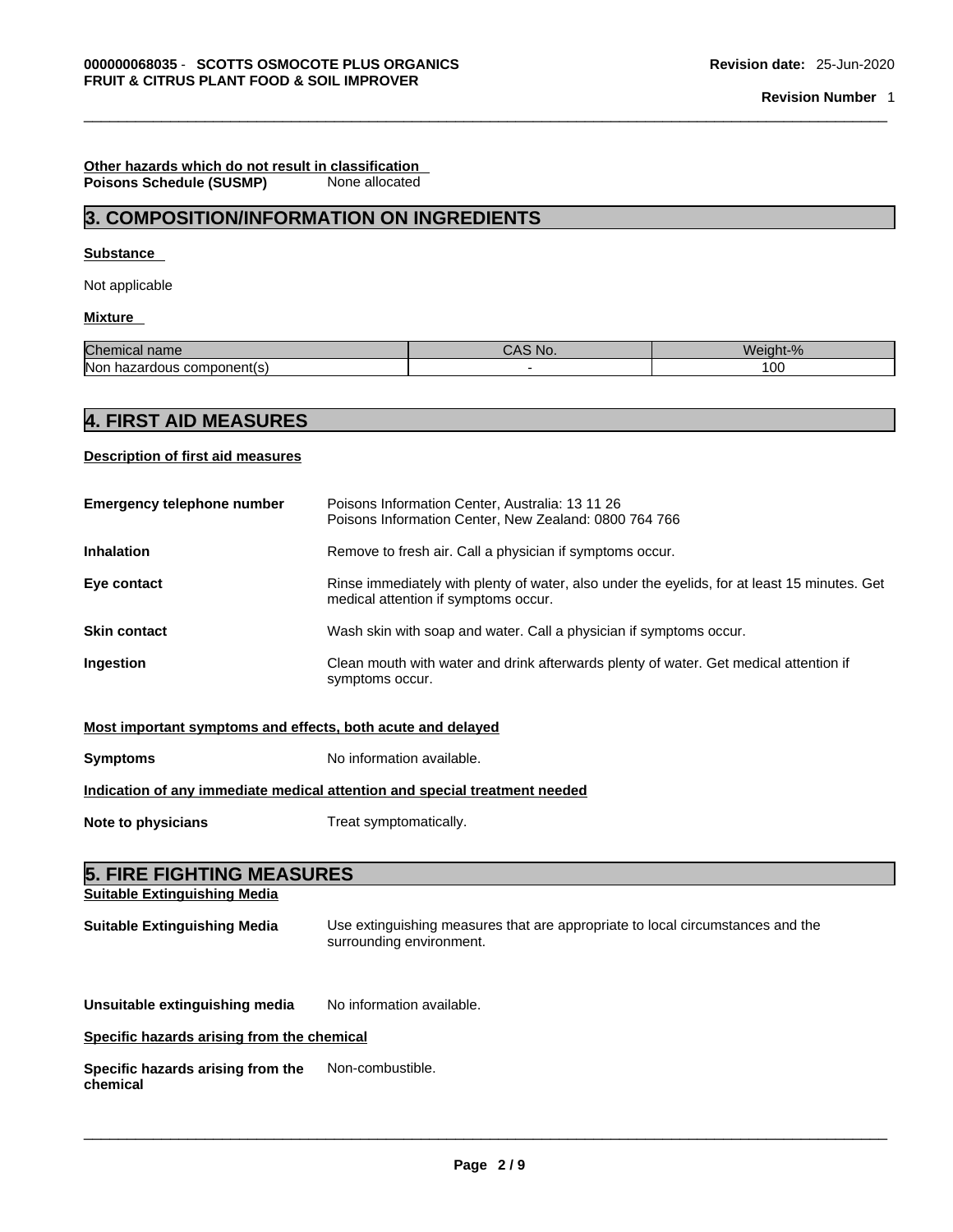### **Special protective actions for fire-fighters**

| Special protective equipment for |  |
|----------------------------------|--|
| fire-fighters                    |  |

**Special protective equipment for**Firefighters should wear self-contained breathing apparatus and full firefighting turnout gear. Use personal protection equipment.

### **6. ACCIDENTAL RELEASE MEASURES**

### **Personal precautions, protective equipment and emergency procedures**

| <b>Personal precautions</b>                          | Ensure adequate ventilation. Use personal protective equipment as required. Evacuate<br>personnel to safe areas.                                              |  |
|------------------------------------------------------|---------------------------------------------------------------------------------------------------------------------------------------------------------------|--|
| <b>Other information</b>                             | Refer to protective measures listed in Sections 7 and 8.                                                                                                      |  |
| For emergency responders                             | Use personal protection recommended in Section 8.                                                                                                             |  |
| <b>Environmental precautions</b>                     |                                                                                                                                                               |  |
| <b>Environmental precautions</b>                     | See Section 12 for additional Ecological Information.                                                                                                         |  |
| Methods and material for containment and cleaning up |                                                                                                                                                               |  |
| <b>Methods for containment</b>                       | Prevent further leakage or spillage if safe to do so.                                                                                                         |  |
| Methods for cleaning up                              | Use appropriate personal protective equipment (PPE). Carefully shovel or sweep up spilled<br>material and place in suitable container. Avoid generating dust. |  |

### **7. HANDLING AND STORAGE**

| <b>Precautions for safe handling</b> |  |
|--------------------------------------|--|
|                                      |  |

| Advice on safe handling                                      | Handle in accordance with good industrial hygiene and safety practice. Avoid contact with<br>skin, eyes, and clothing. Ensure adequate ventilation. |  |
|--------------------------------------------------------------|-----------------------------------------------------------------------------------------------------------------------------------------------------|--|
| <b>General hygiene considerations</b>                        | Wash hands before breaks and immediately after handling the product.                                                                                |  |
| Conditions for safe storage, including any incompatibilities |                                                                                                                                                     |  |
| <b>Storage Conditions</b>                                    | Keep containers tightly closed in a dry, cool and well-ventilated place.                                                                            |  |
| Incompatible materials                                       | None known based on information supplied                                                                                                            |  |
|                                                              |                                                                                                                                                     |  |
| <b>Poisons Schedule (SUSMP)</b>                              | None allocated                                                                                                                                      |  |

### **8. EXPOSURE CONTROLS/PERSONAL PROTECTION**

### **Control parameters**

**Exposure Limits** No value assigned for this specific material by Safe Work Australia. However, Workplace Exposure Standard(s) for particulates:

Dusts not otherwise classified: 8hr TWA =  $10 \text{ mg/m}^3$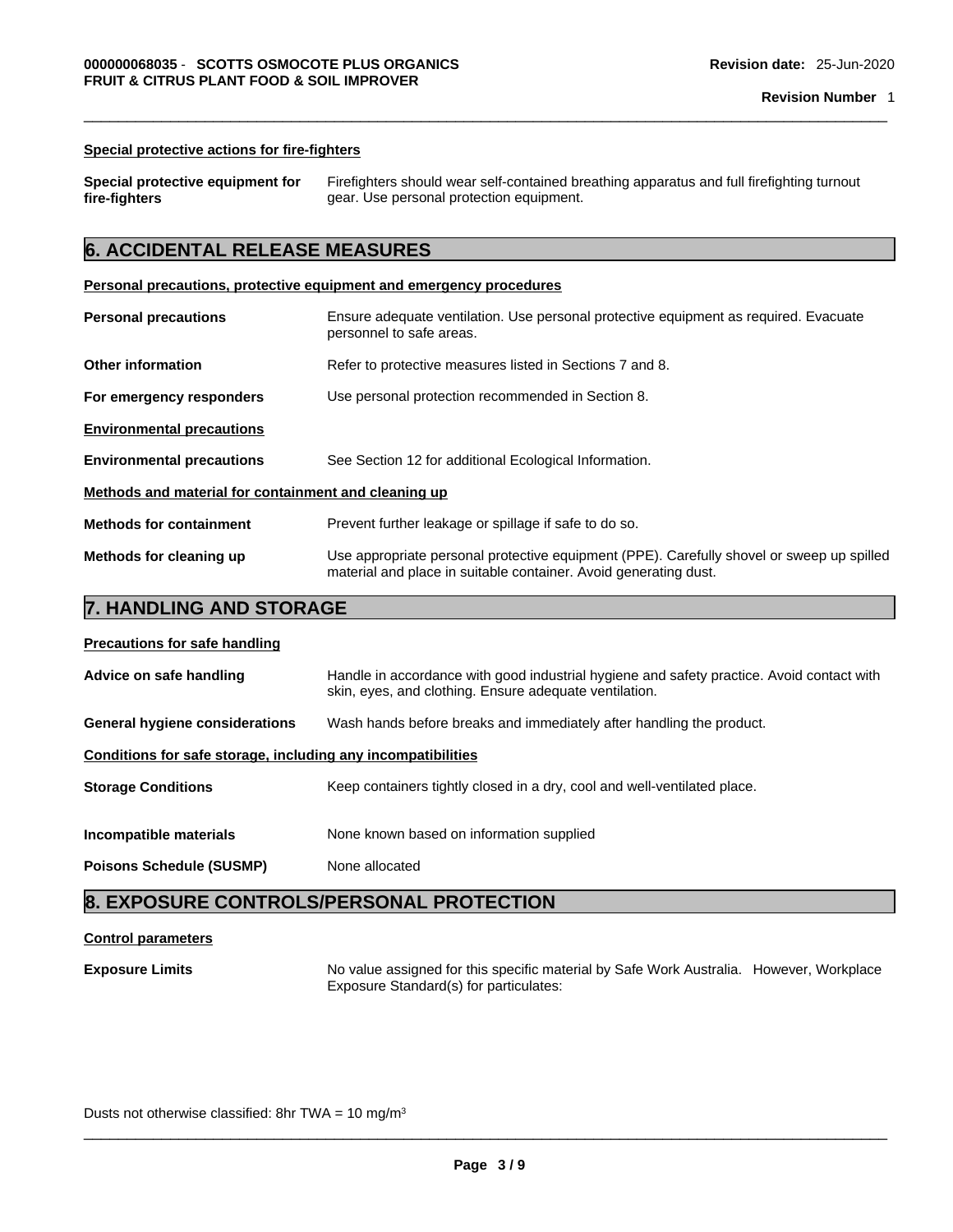As published by Safe Work Australia Workplace Exposure Standards for Airborne Contaminants.

TWA - The time-weighted average airborne concentration of a particular substance when calculated over an eight-hour working day, for a five-day working week.

These Workplace Exposure Standards are guides to be used in the control of occupational health hazards. All atmospheric contamination should be kept to as low a level as is workable. These workplace exposure standards should not be used as fine dividing lines between safe and dangerous concentrations of chemicals. They are not a measure of relative toxicity.

#### **Appropriate engineering controls**

**Engineering controls** Apply technical measures to comply with the occupational exposure limits.

If in the handling and application of this material, safe exposure levels could be exceeded, the use of engineering controls such as local exhaust ventilation must be considered and the results documented. If achieving safe exposure levels does not require engineering controls, then a detailed and documented risk assessment using the relevant Personal Protective Equipment (PPE) (refer to PPE section below) as a basis must be carried out to determine the minimum PPE requirements.

#### **Individual protection measures, such as personal protective equipment**

The selection of PPE is dependent on a detailed risk assessment. The risk assessment should consider the work situation, the physical form of the chemical, the handling methods, and environmental factors.

OVERALLS, SAFETY SHOES, SAFETY GLASSES, GLOVES, DUST MASK.



### **9. PHYSICAL AND CHEMICAL PROPERTIES**

**Information on basic physical and chemical properties**

| <b>Physical state</b> | Solid                   |
|-----------------------|-------------------------|
| Appearance            | <b>Granules Pellets</b> |
| Color                 | Brown and Tan           |
| Odor                  | No information av       |
| Odor threshold        | No information av       |
|                       |                         |

**Granules Pellets Color** Brown and Tan No information available. No information available.

**Property CONFINGTER SET ASSESS TO MANUAL Values Remarks • Method pH Remarks** • **Method pH Melting point / freezing point** No data available None None known

**No data available None known**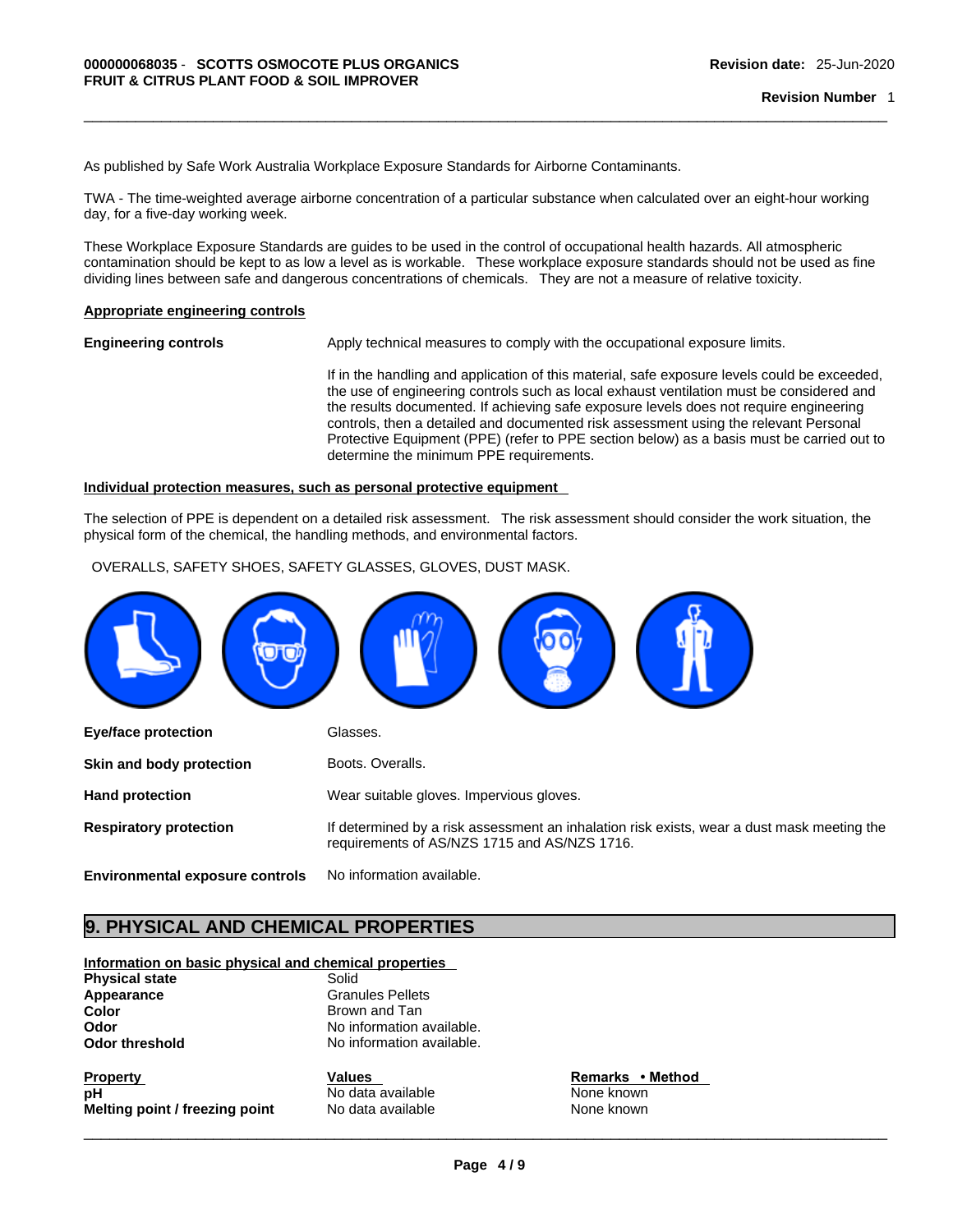### **Revision Number** 1

| Boiling point / boiling range    | No data available | None known |
|----------------------------------|-------------------|------------|
| <b>Flash point</b>               | No data available | None known |
| <b>Evaporation rate</b>          | No data available | None known |
| Flammability (solid, gas)        | No data available | None known |
| <b>Flammability Limit in Air</b> |                   | None known |
| Upper flammability or explosive  | No data available |            |
| limits                           |                   |            |
| Lower flammability or explosive  | No data available |            |
| limits                           |                   |            |
| Vapor pressure                   | No data available | None known |
| Vapor density                    | No data available | None known |
| <b>Relative density</b>          | No data available | None known |
| <b>Water solubility</b>          | No data available | None known |
| Solubility(ies)                  | No data available | None known |
| <b>Partition coefficient</b>     | No data available | None known |
| <b>Autoignition temperature</b>  | No data available | None known |
| <b>Decomposition temperature</b> | No data available | None known |
| <b>Kinematic viscosity</b>       | No data available | None known |
| <b>Dynamic viscosity</b>         | No data available | None known |

**Other information** 

### **10. STABILITY AND REACTIVITY**

# **Reactivity**

| <b>Reactivity</b>                                                       | No information available.                 |
|-------------------------------------------------------------------------|-------------------------------------------|
| <b>Chemical stability</b>                                               |                                           |
| <b>Stability</b>                                                        | Stable under normal conditions.           |
| <b>Explosion data</b><br>Sensitivity to mechanical impact None.         |                                           |
| Sensitivity to static discharge                                         | None.                                     |
| <b>Possibility of hazardous reactions</b>                               |                                           |
| <b>Possibility of hazardous reactions</b> None under normal processing. |                                           |
| <b>Conditions to avoid</b>                                              |                                           |
| <b>Conditions to avoid</b>                                              | Protect from moisture.                    |
| Incompatible materials                                                  |                                           |
| Incompatible materials                                                  | None known based on information supplied. |
| <b>Hazardous decomposition products</b>                                 |                                           |

**Hazardous decomposition products** None known based on information supplied.

### **11. TOXICOLOGICAL INFORMATION**

### **Acute toxicity**

**Information on likely routes of exposure**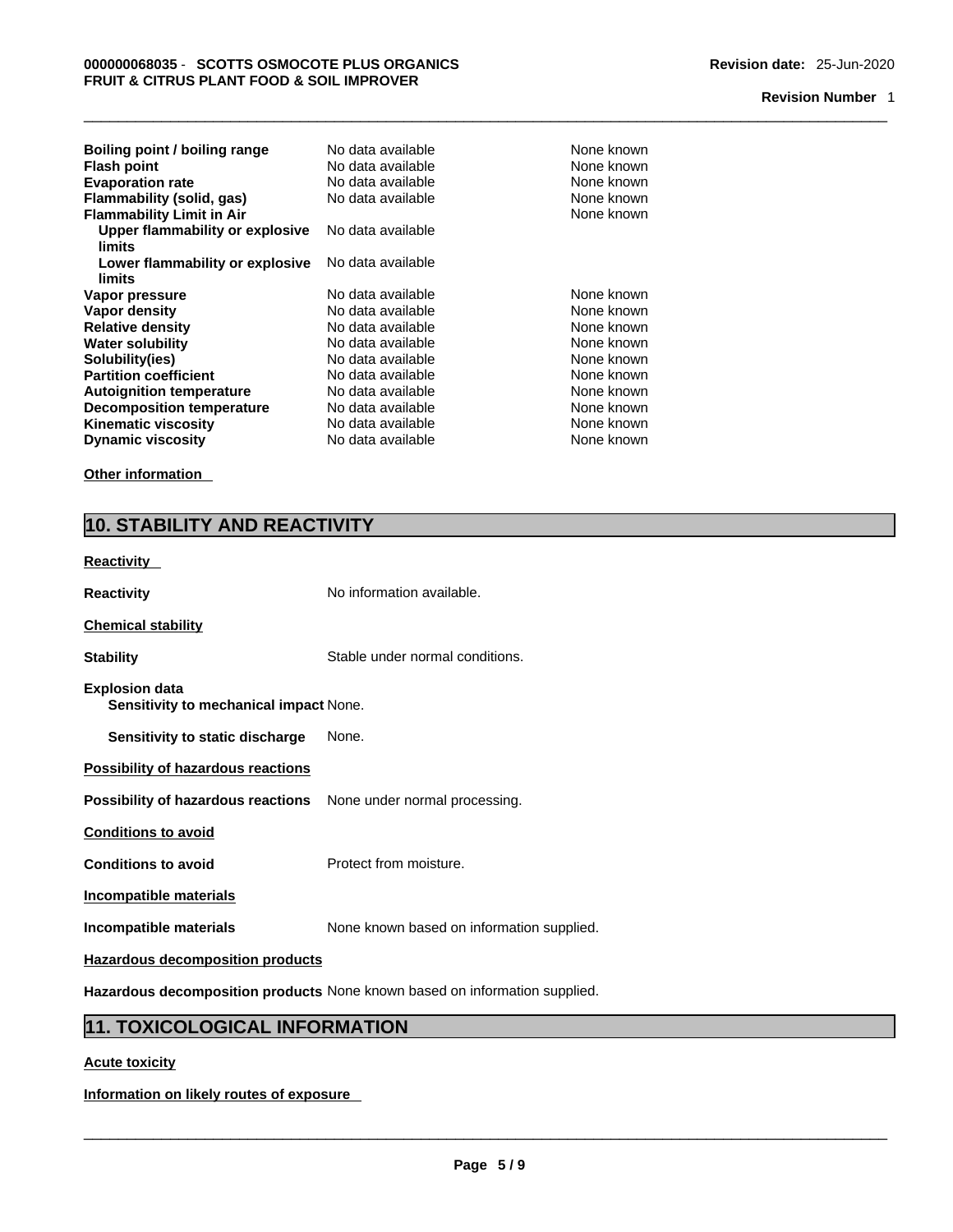| <b>Product Information</b> | No adverse health effects expected if the chemical is handled in accordance with this<br>Safety Data Sheet and the chemical label. Symptoms or effects that may arise if the<br>chemical is mishandled and overexposure occurs are: |
|----------------------------|-------------------------------------------------------------------------------------------------------------------------------------------------------------------------------------------------------------------------------------|
| <b>Inhalation</b>          | May cause irritation of respiratory tract.                                                                                                                                                                                          |
| Eye contact                | Dust contact with the eyes can lead to mechanical irritation.                                                                                                                                                                       |
| <b>Skin contact</b>        | Causes mild skin irritation.                                                                                                                                                                                                        |
| Ingestion                  | May cause gastrointestinal discomfort if consumed in large amounts                                                                                                                                                                  |
| Svmptoms                   | No information available.                                                                                                                                                                                                           |

**Numerical measures of toxicity - Product Information** No information available.

### **Unknown acute toxicity**

*See section 16 for terms and abbreviations* 

### **Delayed and immediate effects as well as chronic effects from short and long-term exposure**

| <b>Skin corrosion/irritation</b>  | Mild Irritant. Classification is based on mixture calculation methods based on component<br>data. |
|-----------------------------------|---------------------------------------------------------------------------------------------------|
| Serious eye damage/eye irritation | No information available.                                                                         |
| Respiratory or skin sensitization | No information available.                                                                         |
| Germ cell mutagenicity            | No information available.                                                                         |
| Carcinogenicity                   | No information available.                                                                         |
| <b>Reproductive toxicity</b>      | No information available.                                                                         |
| <b>STOT - single exposure</b>     | No information available.                                                                         |
| <b>STOT</b> - repeated exposure   | No information available.                                                                         |
| <b>Aspiration hazard</b>          | No information available.                                                                         |

### **12. ECOLOGICAL INFORMATION**

| <b>Ecotoxicity</b>                   |                                                                           |  |  |  |
|--------------------------------------|---------------------------------------------------------------------------|--|--|--|
| <b>Ecotoxicity</b>                   | Keep out of waterways. Harmful to aquatic life with long lasting effects. |  |  |  |
| Unknown aquatic toxicity             |                                                                           |  |  |  |
| <b>Persistence and degradability</b> |                                                                           |  |  |  |
| <b>Persistence and degradability</b> | No information available.                                                 |  |  |  |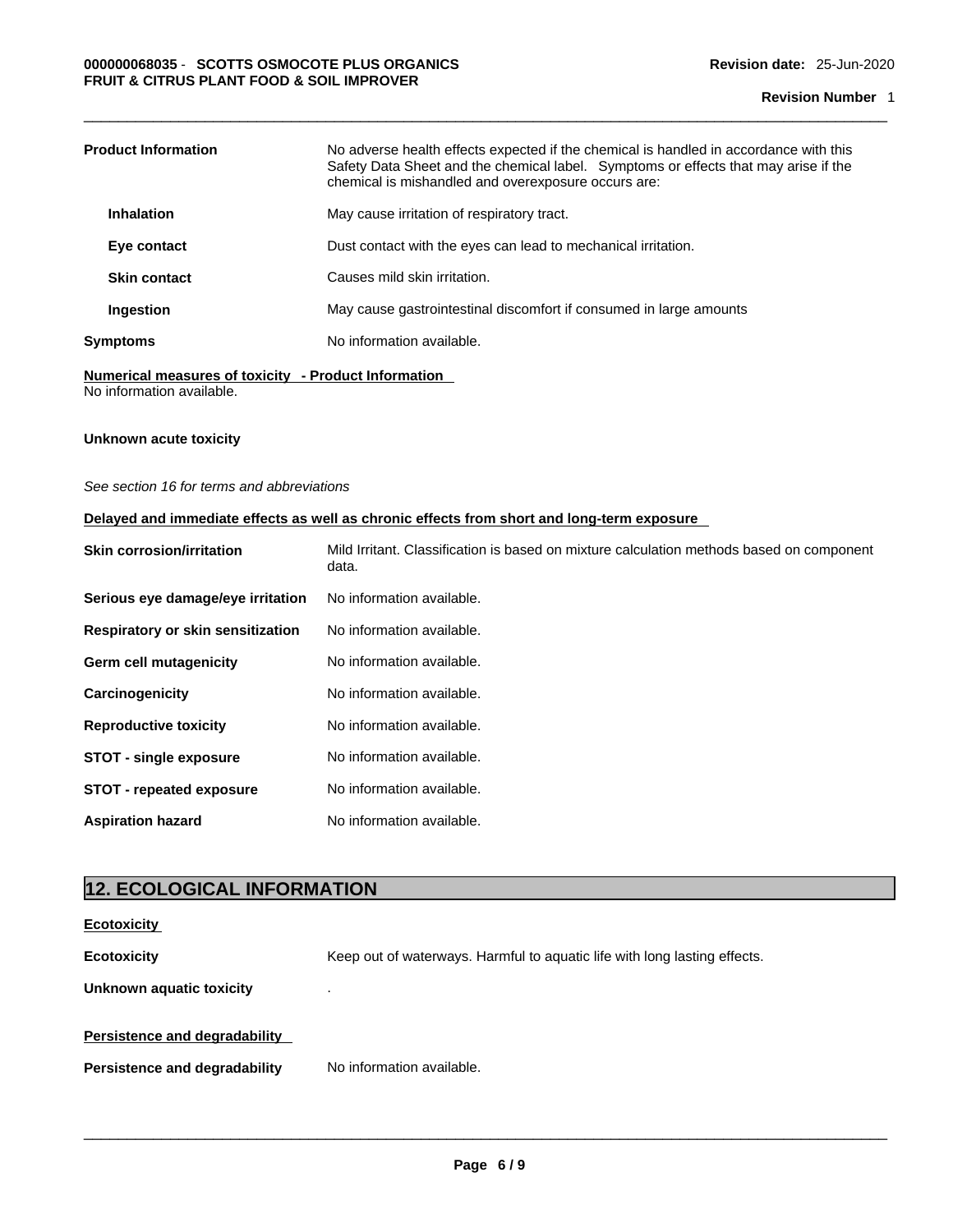| <b>Bioaccumulative potential</b>   |                           |  |  |  |
|------------------------------------|---------------------------|--|--|--|
| <b>Bioaccumulation</b>             | No information available. |  |  |  |
| <b>Mobility</b>                    |                           |  |  |  |
| <b>Mobility in soil</b>            | No information available. |  |  |  |
| Other adverse effects              |                           |  |  |  |
| <b>13. DISPOSAL CONSIDERATIONS</b> |                           |  |  |  |
| Waste treatment methods            |                           |  |  |  |

**Waste from residues/unused products** 

Dispose of in accordance with local regulations. Dispose of waste in accordance with environmental legislation.

### **14. TRANSPORT INFORMATION**

### **ADG**

Not classified as Dangerous Goods by the criteria of the Australian Dangerous Goods Code (ADG Code) for transport by Road and Rail; NON-DANGEROUS GOODS.

### **IATA**

Not classified as Dangerous Goods by the criteria of the International Air Transport Association (IATA) Dangerous Goods Regulations for transport by air; NON-DANGEROUS GOODS.

### **IMDG**

Not classified as Dangerous Goods by the criteria of the International Maritime Dangerous Goods Code (IMDG Code) for transport by sea; NON-DANGEROUS GOODS.

### **15. REGULATORY INFORMATION**

### **Safety, health and environmental regulations/legislation specific for the substance or mixture**

#### **National regulations**

#### **Australia**

Not classified as dangerous goods in accordance with the Australian Code for the Transport of Dangerous Goods by Road and Rail (ADG)

Not classified as a hazardous chemical in accordance with the criteria of Safe Work Australia - Globally Harmonized System (GHS)

See section 8 for national exposure control parameters

**Poisons Schedule (SUSMP)** None allocated

| <b>International Inventories</b> |            |
|----------------------------------|------------|
| <b>AICS</b>                      | Contact su |

**Supplier for inventory compliance status.**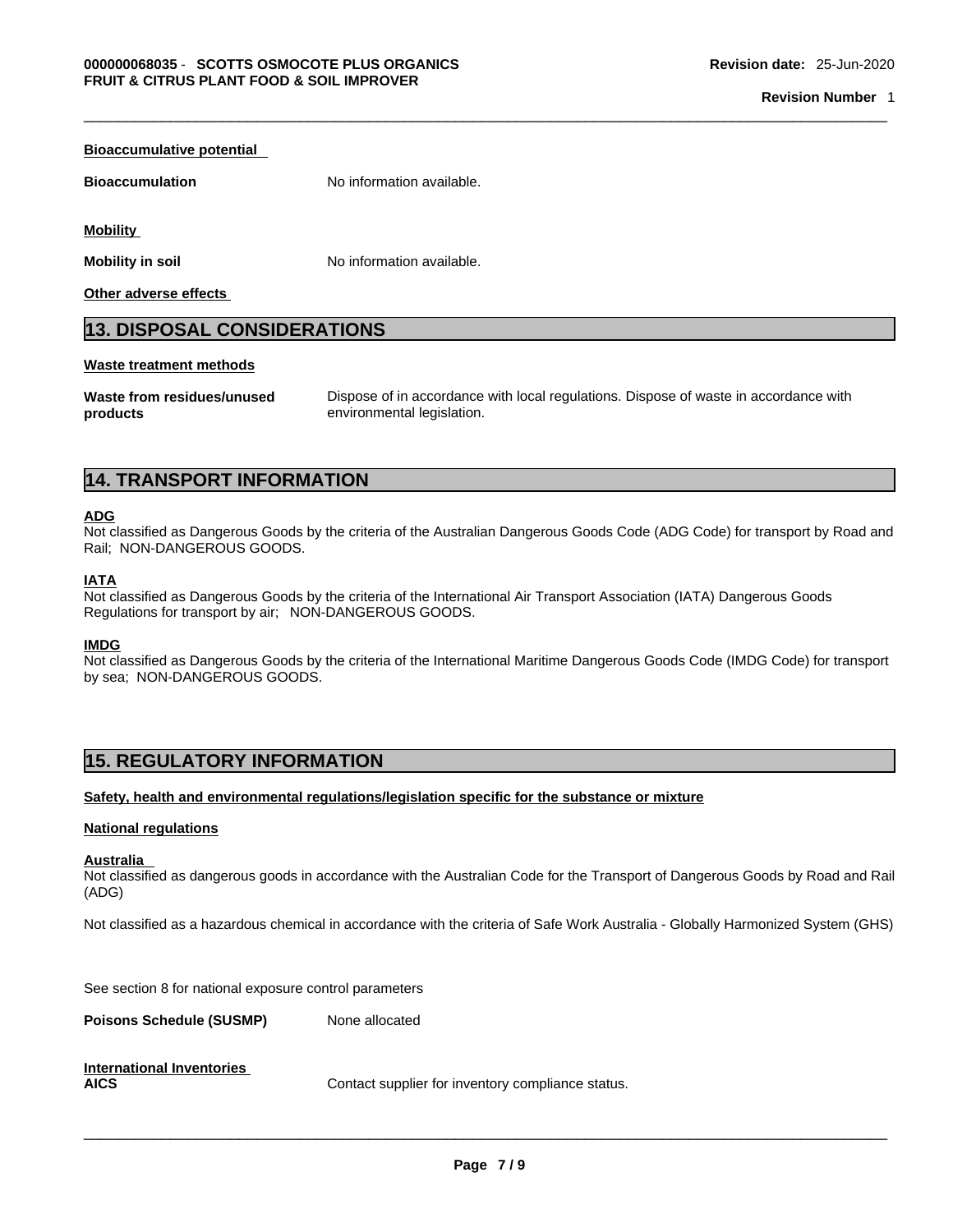#### **Legend:**

 **AICS** - Australian Inventory of Chemical Substances

#### **International Regulations**

**The Montreal Protocol on Substances that Deplete the Ozone Layer** Not applicable

**The Stockholm Convention on Persistent Organic Pollutants** Not applicable

**The Rotterdam Convention** Not applicable

### **16. OTHER INFORMATION**

**Reason(s) For Issue:** First Issue Primary SDS

| <b>Issuing Date:</b> | 25-Jun-2020 |
|----------------------|-------------|
|----------------------|-------------|

This Safety Data Sheet has been prepared by Ixom Operations Pty Ltd (Toxicology and SDS Services).

#### **Revision Note:**

The symbol (\*) in the margin of this SDS indicates that this line has been revised.

#### **Key or legend to abbreviations and acronyms used in the safety data sheet**

|         | Legend Section 8: EXPOSURE CONTROLS/PERSONAL PROTECTION |      |                                  |
|---------|---------------------------------------------------------|------|----------------------------------|
| TWA     | TWA (time-weighted average)                             | STEL | STEL (Short Term Exposure Limit) |
| Ceiling | Maximum limit value                                     |      | Skin designation                 |
|         | Carcinogen                                              |      |                                  |

#### **Key literature references and sources for data used to compile the SDS**

EPA (Environmental Protection Agency) Acute Exposure Guideline Level(s) (AEGL(s)) U.S. Environmental Protection Agency Federal Insecticide, Fungicide, and Rodenticide Act U.S. Environmental Protection Agency High Production Volume Chemicals Food Research Journal Hazardous Substance Database International Uniform Chemical Information Database (IUCLID) Japan GHS Classification Australia National Industrial Chemicals Notification and Assessment Scheme (NICNAS) NIOSH (National Institute for Occupational Safety and Health) National Library of Medicine's ChemID Plus (NLM CIP) National Library of Medicine's PubMed database (NLM PUBMED) National Toxicology Program (NTP) New Zealand's Chemical Classification and Information Database (CCID) Organization for Economic Co-operation and Development Environment, Health, and Safety Publications Organization for Economic Co-operation and Development High Production Volume Chemicals Program Organization for Economic Co-operation and Development Screening Information Data Set RTECS (Registry of Toxic Effects of Chemical Substances) World Health Organization

### **Disclaimer**

This SDS summarises to our best knowledge at the date of issue, the chemical health and safety hazards of the material and general guidance on how to safely handle the material in the workplace. Since The Supplier cannot anticipate or control the conditions under which the product may be used, each user must, prior to usage, assess and control the risks **arising from its use of the material.**

If clarification or further information is needed, the user should contact their Supplier representative or The Supplier at